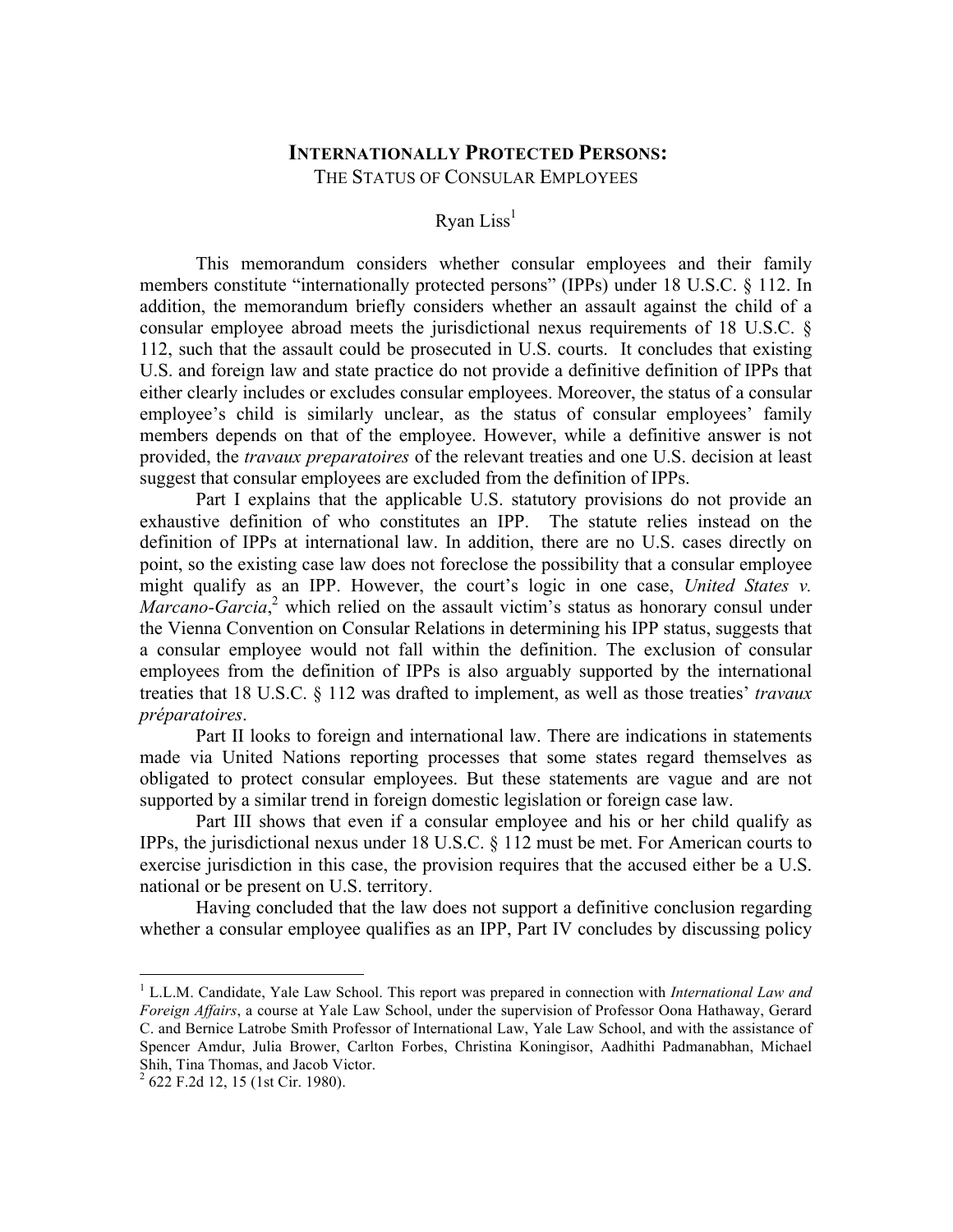considerations both in favor of and against extending such protection to consular employees.

### **I. Applicable U.S. Statutes and Case Law**

### *A. 18 U.S.C. §§ 112 and 1116 and the Treaties They Implement*

Section 112 of 18 U.S.C. criminalizes assault against internationally protected persons, <sup>3</sup> and grants the United States jurisdiction over such offenses committed abroad if certain conditions are met.<sup>4</sup> The statute does not provide an exhaustive definition of IPPs; instead, the relevant provision indicates that the term includes, "a Chief of State . . . head of government, or Foreign Minister," as well as:

> [A]ny . . . representative, officer, employee or agent of the United States Government . . . who at the time and place concerned is *entitled pursuant to international law* to special protection . . . and any member of his family then forming part of his household.<sup>5</sup>

Thus, the definition of IPPs under the statute turns on who is entitled to protection "pursuant to international law." As the above excerpt indicates, the definition of IPPs includes both the individual directly entitled to protection and any family members forming part of his or her household. Thus, whether a consular employee's child is an IPP turns entirely on the status of the employee. While it is clear that "consular officers," for example, are protected persons under international law, the status of *consular employees* is less certain.<sup>6</sup>

The IPP provisions were enacted in the Act for the Prevention and Punishment of Crimes Against Internationally Protected Persons<sup>7</sup> in order to implement U.S. obligations under the OAS Convention to Prevent and Punish Acts of Terrorism Taking the Form of Crimes Against Persons and Related Extortion That Are of International Significance ("OAS Convention"), $<sup>8</sup>$  and the UN Convention on the Prevention and Punishment of</sup> Crimes Against Internationally Protected Persons, Including Diplomatic Agents ("UN

<sup>&</sup>lt;sup>3</sup> 18 U.S.C. § 112(a) (2006) (see excerpt in Appendix).<br><sup>4</sup> *Id.* § 112(e) (see excerpt in Appendix). These conditions are discussed further below.<br><sup>5</sup> *Id.* §§ 112(c), 1116(b) (emphasis added) (see excerpt in Appendix). U.N.T.S. 261 (defining "consular officer" as "any person, including the head of a consular post, entrusted in that capacity with the exercise of consular functions" and "consular employee" as "any person employed in the administrative or technical service of a consular post").

 $^7$  Pub. L. No. 94-467, 90 Stat. 1997 (1976).<br><sup>8</sup> OAS Convention to Prevent and Punish the Acts of Terrorism Taking the Form of Crimes Against Persons and Related Extortion That Are of International Significance, Feb. 2, 1971, 27 U.S.T. 3949, 1438 U.N.T.S. 191 [hereinafter OAS Convention].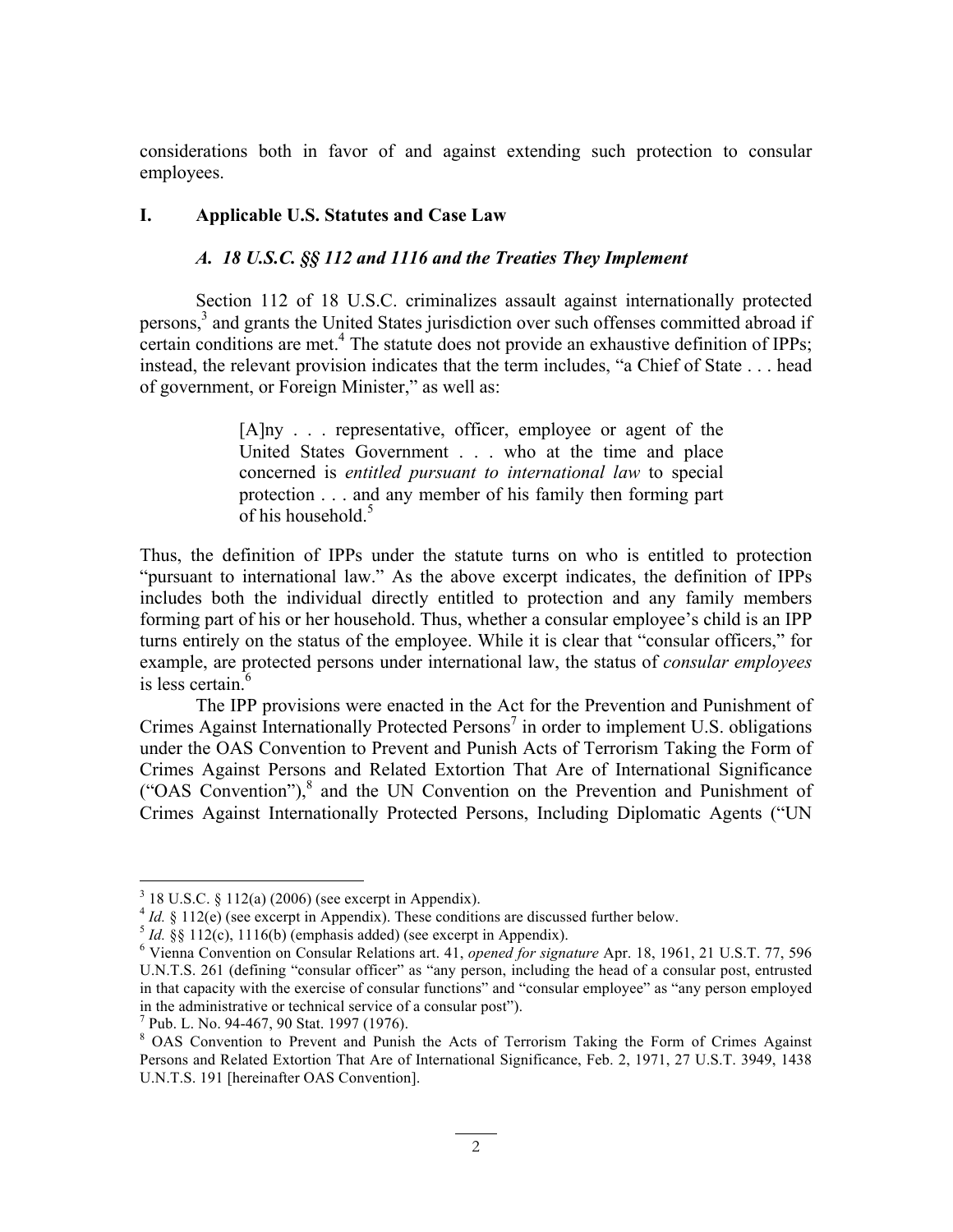Convention").<sup>9</sup> States drafted these Conventions after a series of "terrorist attacks on diplomatic personnel,"<sup>10</sup> in order to codify international obligations to prevent and punish crimes committed against diplomats. States also viewed the Conventions as the first step in larger efforts to combat terrorism generally.<sup>11</sup>

The UN and OAS Conventions do not provide any greater clarity as to the definition of  $IPPs$ <sup>12</sup>. They rely on the same language as the implementing statute, defining IPPs as those persons entitled to special protection "pursuant to international law."<sup>13</sup> However, the International Law Commission Commentaries on the Draft Articles of the UN Convention indicate that a broad definition was intended, stating that "the Commission decided in favour of the general formulation over an enumeration of the classes specified . . . as being the best means of effectuating the stated desire of the General Assembly for the broadest possible coverage."<sup>14</sup> Further, the ILC Commentaries indicate that the intended scope of "special protection" was broader than the scope of diplomatic inviolability, observing that special protection "applies to all officials who are entitled to inviolability, as well as all others who are entitled to the somewhat more limited concept of protection."<sup>15</sup> The Commentaries list the following as examples of those entitled to special protection under international agreements: "[D]iplomatic agents and members of the administrative and technical staff of the mission within the meaning of the Vienna Convention on Diplomatic Relations; [and] consular officers within the meaning of the Vienna Convention on Consular Relations . . . .<sup>16</sup> Significantly, this

<sup>&</sup>lt;sup>9</sup> UN Convention on the Prevention and Punishment of Crimes Against Internationally Protected Persons, Including Diplomatic Agents, *opened for signature* Dec. 14, 1973, 28 U.S.T. 1975, 1035 U.N.T.S. 167 [hereinafter UN Convention]. *See* United States v. Layton, 509 F. Supp. 212, 221-223 (N.D. Cal. 1981), *appeal dismissed*, 645 F.2d 681 (9th Cir. 1981) (discussing the legislative history of the Act); *see* Walter Dellinger, Assistant Attorney Gen., Memorandum from the Office of Legal Counsel to the Deputy Attorney Gen. 4 (May 17, 1996), *available at* 1996 OLC Lexis 115 (same); *see also* Von Dardel v. Union of Soviet Socialist Republics, 623 F. Supp. 246, 261 (D.D.C. 1985), *vacated on other grounds*, 736 F. Supp. 1

<sup>&</sup>lt;sup>10</sup> See Allen B. Green, Note, *Convention on the Prevention and Punishment of Crimes Against Diplomatic Agents and Other Internationally Protected Persons: An Analysis*, 14 VA. J. INT'L. L. 703, 703-704 (1974); *see also* International Law Commission, *Question of the Protection and Inviolability of Diplomatic Agents and Other Persons Entitled to Special Protection Under International Law*, [1972] 2 Y.B. Int'l L. Comm'n 309, 311, U.N. Doc. A/8710/Rev.1 [hereinafter ILC Report]. <sup>11</sup> ILC Report, *supra* note 10, at 311; Green, *supra* note 10, at 703 ( "The [UN] Convention is . . . the first

valid vehicle for deterring any sort of terrorist activity . . . .").<br><sup>12</sup> The current definition of IPPs under international law is considered in Section IV. The UN and OAS

Conventions are examined here, rather than Section IV, because this analysis provides useful context for understanding the drafting of the U.S. legislation.

<sup>&</sup>lt;sup>13</sup> UN Convention, *supra* note 9, art. 1 (protecting those "entitled pursuant to international law to special protection from any attack on his person, freedom or dignity"); OAS Convention, *supra* note 8, art. 1 (protecting "those persons to whom the state has the duty according to international law to give special

<sup>&</sup>lt;sup>14</sup> ILC Report, *supra* note 10, at 313.<br><sup>15</sup> *Id.* This is significant insofar as, under the Vienna Convention on Consular Relations, "consular officers" are inviolable, while "consular employees" are not. Vienna Convention on Consular Relations, *supra* note 6, art. 41.

<sup>16</sup> ILC Report, *supra* note 10, at 314.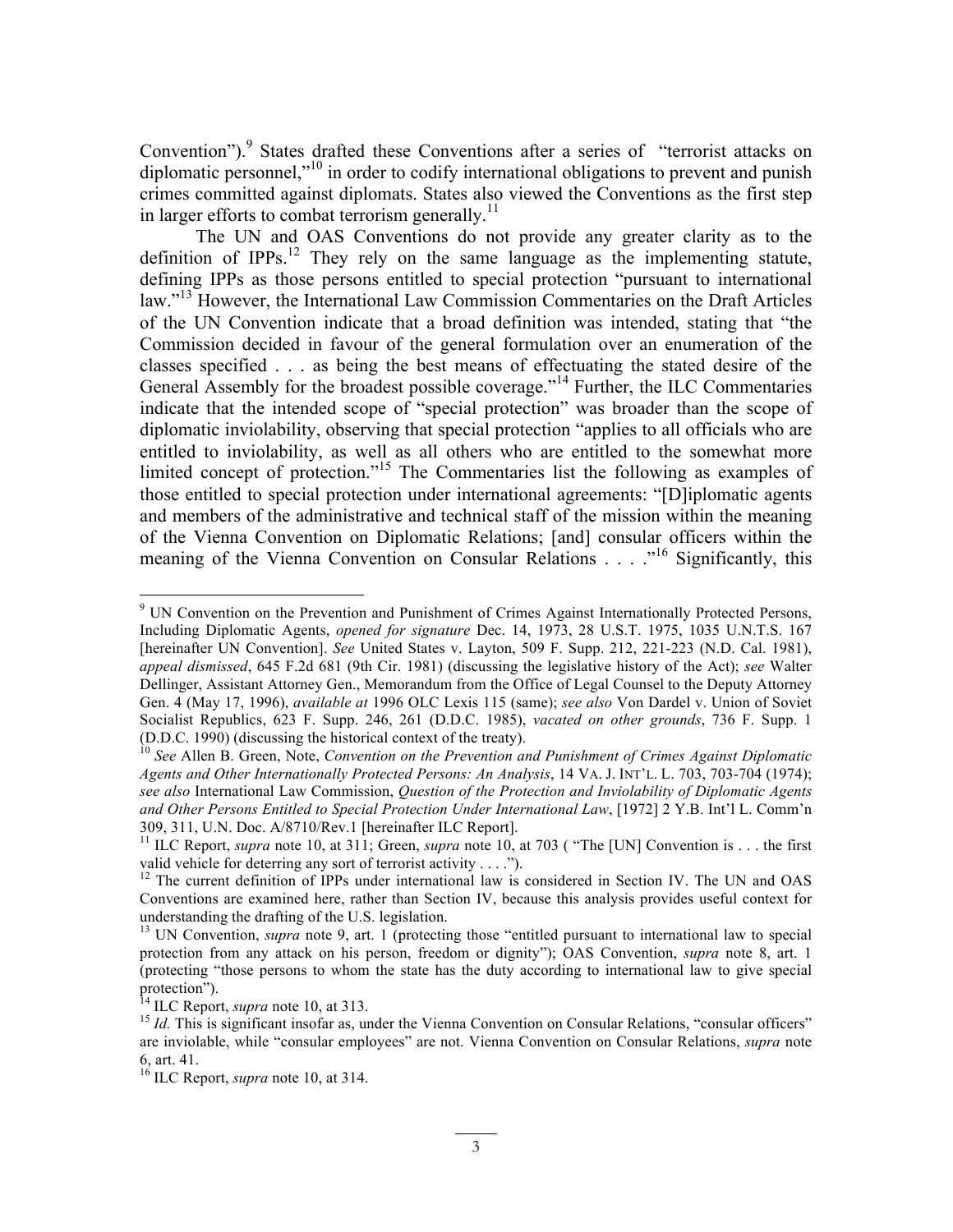statement *excludes* consular employees.<sup>17</sup> This implies that, in the ILC's view at the time of drafting, while diplomatic staff members were guaranteed special protection under existing international agreements, consular employees did not possess such status.<sup>18</sup>

#### *B. U.S. Case Law*

U.S. courts have not squarely addressed whether a consular employee falls within the definition of an IPP. In *United States v. Marcano-Garcia*, the First Circuit held that an honorary consul qualified as an IPP, despite the fact that the Vienna Convention guaranteed an honorary consul less protection than a career consul.<sup>19</sup> Notably, however, an honorary consul is still guaranteed *some* protection under the Vienna Convention.<sup>20</sup> There is no comparable guarantee for a consular employee. <sup>21</sup> Thus, while *Marcano-Garcia* does not necessarily establish that a consular employee *does not* qualify as an IPP, the First Circuit's reliance on the protections due an honorary consul under the Vienna Convention cuts against similar protection for consular employees. Other cases considering the term provide less guidance for the present purpose.<sup>22</sup>

# **II. Definition of Internationally Protected Persons under Foreign and International Law**

As the definitions in both the Conventions and the U.S. statute rely on international law to determine who is owed protection, current state practice may be instructive.<sup>23</sup> Despite the narrow language in the ILC Commentaries and the lack of

<sup>&</sup>lt;sup>17</sup> *Id.* at 311 (demonstrating a similar intention to focus on consular officers and not consular employees).

<sup>&</sup>lt;sup>18</sup> *See supra* note 6 and accompanying text. It is worth noting that the ILC's reading of "special protection" as only extending to "officers" is consistent with the Vienna Convention on Consular Relations. Vienna Convention on Consular Relations, *supra* note 6, art. 40.<br><sup>19</sup> 622 F.2d 12, 15 (1st Cir. 1980) ("[W]e can discern no basis in the statute for distinguishing honorary

from career consuls on the basis of the quantum of protection they are given under international law.").

<sup>20</sup> *See* Vienna Convention on Consular Relations, *supra* note 6, art. 64 ("The receiving State is under a duty to accord to an honorary consular officer such protection as may be required by reason of his official position.").

 $21$  Consular employees are guaranteed, for example, immunity from domestic civil suit and criminal prosecution with respect to conduct performed in the exercise of their consular function. *Id.* art. 43. However, immunity cannot be equated with a guarantee of protection.

<sup>&</sup>lt;sup>22</sup> United States v. Birk, 797 F.2d 199, 201 (5th Cir. 1986) (explaining that the Chief Minister of an Indian state, visiting the United States for a medical procedure, was not an IPP); Von Dardel v. Union of Soviet Socialist Republics, 623 F. Supp. 246, 262 (D.D.C. 1985), *vacated on other grounds*, 736 F. Supp. 1 (D.D.C. 1990) (stating that "an accredited Swedish diplomat" was an IPP); Kline v. El Salvador, 603 F. Supp. 1313, 1320-21 (D.D.C. 1985) (indicating in dicta that there was no reason to believe a tourist was an IPP, while the Deputy Commander of the U.S. Military Assistance Group in a foreign country may be); United States v. Layton, 509 F. Supp. 212, 221 n.18 (N.D. Cal. 1981), *aff'd*, 645 F.2d 681 (9th Cir. 1981) (stating that there was "no dispute" that the U.S. Deputy Chief of Mission to Guyana "falls within the

<sup>&</sup>lt;sup>23</sup> Short of establishing customary international law, such state practice could also be evidence relevant to the interpretation of the Conventions themselves. Vienna Convention on the Law of Treaties, art. 31(3)(b), *opened for signature* May 23, 1969, 1155 U.N.T.S. 331.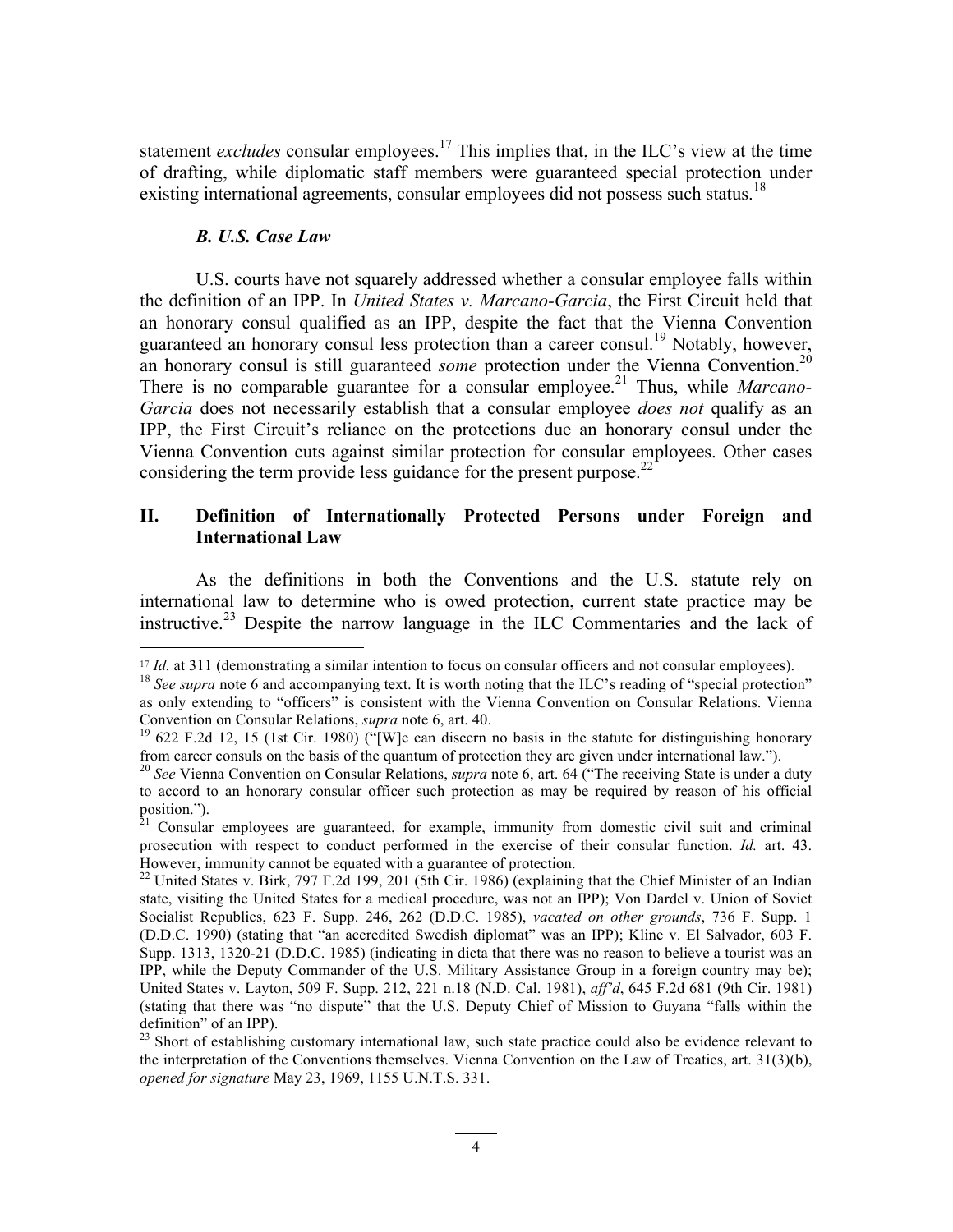precedent in U.S. case law, statements made in the course of United Nations reporting arguably suggest that some states are beginning to extend protection to consular employees. However, the relevant statements are vague and may simply be examples of imprecise reporting. Moreover, a review of foreign domestic legislation and case law does not provide evidence of a trend toward including consular employees in the scope of IPP.

This section will also briefly consider an excerpt from the International Court of Justice's decision concerning provisional measures in the *United States Diplomatic and Consular Staff in Tehran* case. This excerpt could be interpreted to support an obligation to provide protection to consular employees. However, the statement was effectively dicta, and I have not found any evidence that it has been subsequently invoked or followed.

### *A. Submissions to the UN Secretary-General*

In 1980, the UN General Assembly implemented procedures under which states are required to report serious violations of the obligation to protect "diplomatic and consular missions and representatives" to the Secretary-General.<sup>24</sup> In these submissions, some states have included references to the protection of consular employees or staff. Such statements may be indicative of a broadening scope of protection, or they may simply represent imprecision on the part of states parties. First, some of the statements made do not refer to the affected individual's official title, thus it is unclear precisely what position such individuals held. Second, the imprecision is accentuated by the use of the phrases "consular staff" and "diplomatic and consular missions and their staff" by various states. While "diplomatic staff" and "staff of the mission" are terms of art under the Vienna Convention on Diplomatic Relations,  $2<sup>5</sup>$  the Vienna Convention on Consular Relations relies substantially on the terms "consular officers" and "consular employees."<sup>26</sup> The latter Convention does refer to "members of the consular staff"; however, the meaning of this phrase differs from that under the Diplomatic Convention. Notably, "members of the consular staff" includes consular officers and employees, but—unlike the Diplomatic Convention term—excludes the head of the consular post. As it seems doubtful that states would observe protection obligations for members of the consular post, but not the head of the post, state reports are likely not using this term as defined in the Convention. However, for the sake of completeness, this memorandum

<sup>24</sup> *Consideration of Effective Measures to Enhance the Protection, Security and Safety of Diplomatic and Consular Missions and Representatives*, G.A. Res. 35/168, U.N. GAOR, 35th Sess., Supp. No. 48, U.N.

<sup>&</sup>lt;sup>25</sup> Vienna Convention on Diplomatic Relations art. 1, *opened for signature* Apr. 18, 1961, 23 U.S.T. 3227, 500 U.N.T.S. 95. Notably, "staff of the mission" under the Vienna Convention on Diplomatic Relations includes diplomatic staff, as well as administrative and technical staff, who, in the consular context, would qualify as "consular employees" under the Vienna Convention on Consular Relations. In contrast, the phrase "diplomatic staff" includes only those members of the mission having diplomatic rank, which, in the consular context, would not include consular employees. <sup>26</sup> Vienna Convention on Consular Relations, *supra* note 6, art. 1.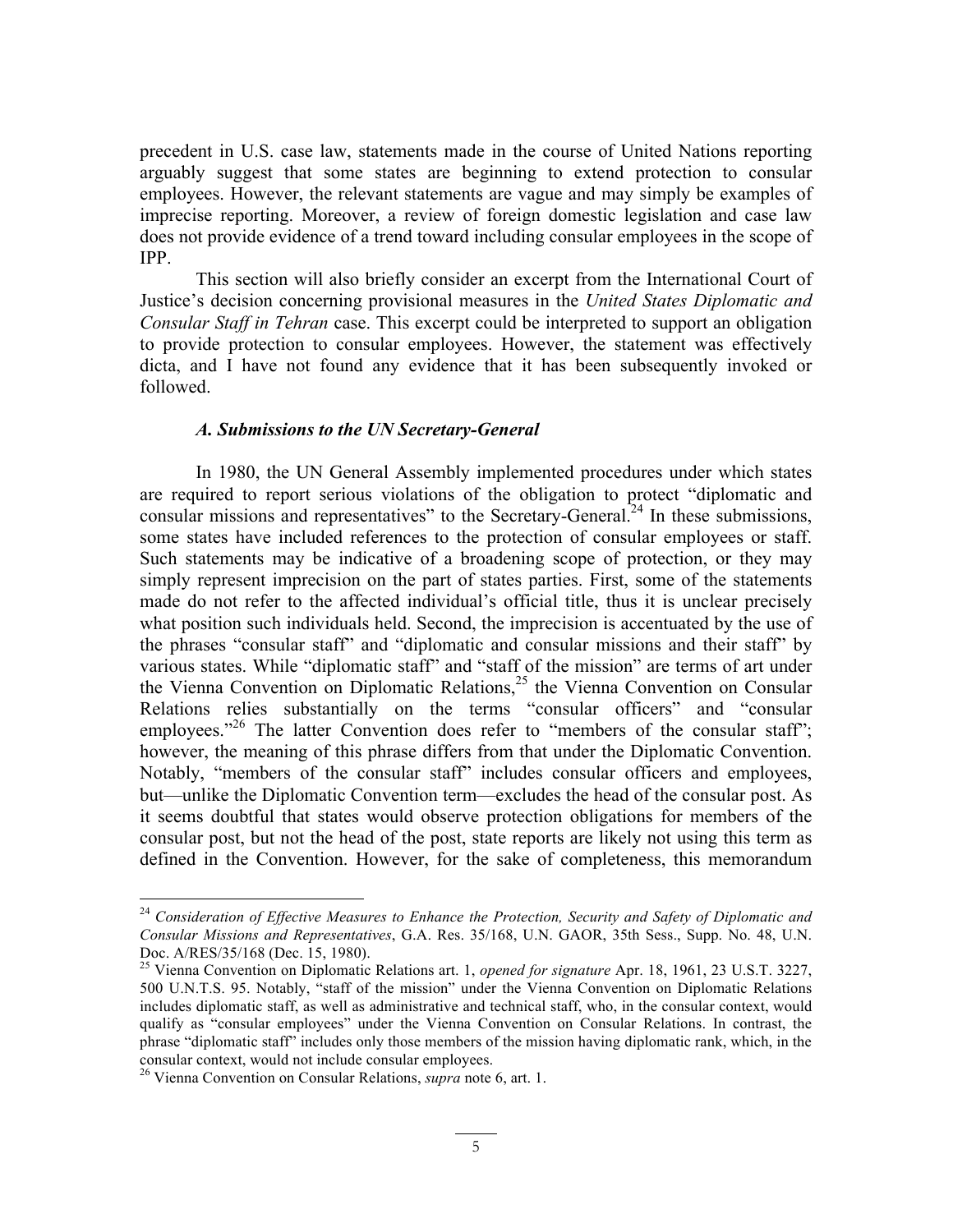will note references to consular staff, though such references may not be directly on point.

The most relevant statements, for the purpose of this memorandum, refer directly to the protection of "consular employees." I have only found one statement falling into this category. In the June 2001 report, Turkey responded to concerns previously raised by Greece regarding the protection of a Greek consular employee, stating, "According to the investigation conducted at the residence of Mrs. Ek. [sic] Grabovitis, an employee of the Greek Consulate General in Istanbul, it was determined that an attempt was made to break the locks and to enter the apartment. Nothing has been stolen."<sup>27</sup>

More common are statements referring to specific incidents involving consular "staff members." For example, in the September 1991 report, Israel submitted that "[o]n the morning of 14 February 1991, a car belonging to a staff member of the Consulate of Israel in Istanbul, Turkey, was damaged by a 'LOW' missile."<sup>28</sup> Similarly, in the July 2002 report, Norway stated that "[t]he Consulate General reported that someone had tried to steal a car belonging to a staff member during the night.<sup>529</sup> In the Secretary-General's July 2010 report, Iran noted various incidents concerning "staff members" of its consulates in Iraq.30 Likewise, Mexico, in the September 2010 report, noted that "The Office of the Attorney General of the Republic in the State of Chihuahua opened an investigation into the homicide, on 13 March 2010, of Lesley A. Enr*í*quez, a staff member at the Consulate of the United States in Ciudad Ju*á*rez."31 Other statements referring to consular staff involved incidents that took place on consular premises, thus, it

<sup>27</sup> U.N. Secretary-General, *Consideration of Effective Measures to Enhance the Protection, Security and Safety of Diplomatic and Consular Missions and Representatives: Rep. of the Secretary-General*, ¶ 8, U.N. Doc. A/INF/56/6 (June 22, 2001); *see also* U.N. Secretary-General, *Consideration of Effective Measures to Enhance the Protection, Security and Safety of Diplomatic and Consular Missions and Representations: Rep. of the Secretary-General*, ¶ 11, U.N. Doc. A/55/164 (July 18, 2000) (quoting Greek statements concerning the same incident).

<sup>28</sup> U.N. Secretary-General, *Consideration of Effective Measures to Enhance the Protection, Security and Safety of Diplomatic and Consular Missions and Representatives: Rep. of the Secretary-General*, ¶ 19,

U.N. Doc. A/INF/46/4 (Sept. 30, 1991).<br><sup>29</sup> U.N. Secretary-General, *Consideration of Effective Measures to Enhance the Protection, Security and Safety of Diplomatic and Consular Missions and Representatives: Rep. of the Secretary-General*, ¶ 10,

U.N. Doc. A/57/99 (June 26, 2002). <sup>30</sup> U.N. Secretary-General, *Consideration of Effective Measures to Enhance the Protection, Security and Safety of Diplomatic and Consular Missions and Representatives: Rep. of the Secretary-General*, ¶ 9, U.N. Doc. A/65/112 (July 6, 2010) ("On 11 January 2008, four staff members of the Consulate General of the Islamic Republic of Iran in Basra, together with four security guards of the Consulate General, were detained by foreign forces. On 13 April 2008, two staff members of the Consulate General of the Islamic Republic of Iran in Basra were detained by the Iraqi and United States troops on the Baghdad-Basra road. On 2 July 2008, British and United States troops launched measures interfering with the movements of the staff members of the Consulate General of the Islamic Republic of Iran in Basra and their families, particularly at the Shalamcheh border.").<br><sup>31</sup> U.N. Secretary-General, *Consideration of Effective Measures to Enhance the Protection, Security and* 

*Safety of Diplomatic and Consular Missions and Representatives: Rep. of the Secretary-General Addendum*, ¶ 9, U.N. Doc. A/65/112/Add.1 (Sept. 29, 2010).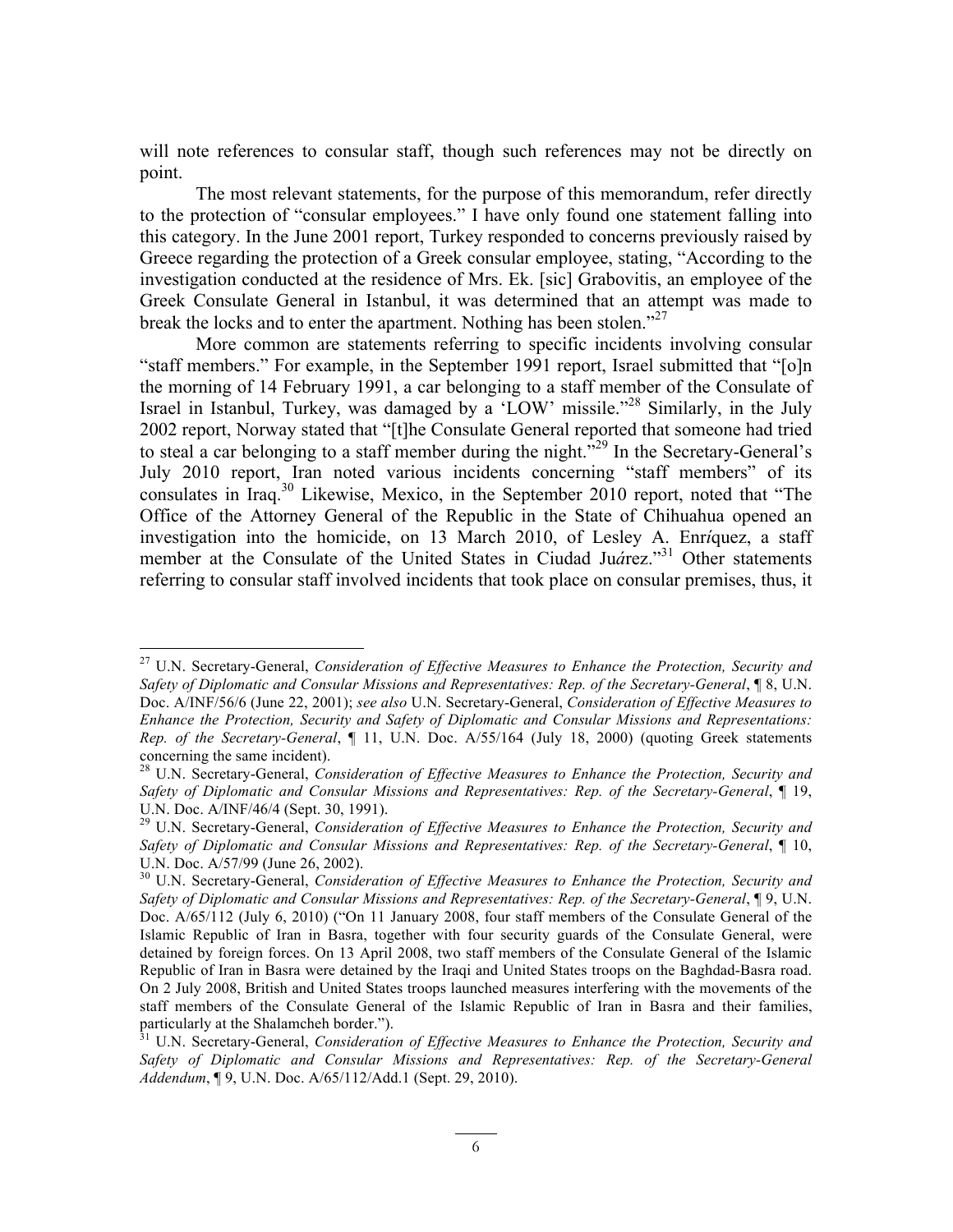is unclear whether the reporting obligation was seen to flow from the involvement of consular staff or from the duty to protect the consulate itself.<sup>32</sup>

Finally, some statements have included a general reference to the obligation to protect "consular staff" (as noted above, the precise definition of this term as used in states' reports is unclear<sup>33</sup>). In the Secretary-General's September 1995 report, Peru referenced Ecuador's failure "to fulfill its obligation to protect consular staff in accordance with the Vienna Conventions on Diplomatic and Consular Relations  $\dots$   $\mathbb{R}^{34}$ Austria, in the September 2008 report, referred to its own obligations to "prevent any attack against the staff of diplomatic missions and consulates.<sup> $35\frac{1}{10}$ </sup> In the September 2010 report, Burkina Faso stated that it was "aware of its duty to ensure the security, safety and protection of the various diplomatic and consular missions and their staff throughout the country  $\ldots$   $\frac{36}{10}$  In the July 2010 report, Australia similarly stated that "[t]he Australian Government takes seriously its obligations under the Vienna Convention on Diplomatic and Consular Relations for the protection of all diplomatic and consular missions and their staff." $37$ 

### *B. Survey of Foreign Implementing Legislation*

The possible trend demonstrated in the Secretary-General's reports toward expanding the scope of IPPs to include consular employees has not been supported by a shift in domestic legislation implementing the OAS and UN Conventions. In fact, many states (in particular common law states) have adopted a similar definition to that provided in the U.S. legislation and the UN Convention, defining the category "pursuant to international law."38

<sup>32</sup> *See, e.g.*, U.N. Secretary-General, *Consideration of Effective Measures to Enhance the Protection, Security and Safety of Diplomatic and Consular Missions and Representatives: Rep. of the Secretary-General Addendum*, ¶ 2, U.N. Doc. A/55/164/Add.2 (Sept. 22, 2000) (Russian submissions concerning the Russian Consulate-General in New York); U.N. Secretary-General, *Consideration of Effective Measures to Enhance the Protection, Security and Safety of Diplomatic and Consular Missions and Representatives: Rep. of the Secretary-General Addendum*, ¶¶ 13, 22, U.N. Doc. A/49/295 (Aug. 5, 1994) (German and Turkish submissions concerning the Turkish Consulate-General in Munich).. <sup>33</sup> *See supra* Part II.A, at 8-9.

<sup>34</sup> U.N. Secretary-General, *Consideration of Effective Measures to Enhance the Protection, Security and Safety of Diplomatic and Consular Missions and Representatives: Rep. of the Secretary-General Addendum*, ¶¶ 7, 20, U.N. Doc. A/INF/50/3 (Sept. 13, 1995) (describing the particular incident that lead to the comment as involving an assault against the "Administrative Secretary of the Peruvian Consulate"). <sup>35</sup> U.N. Secretary-General, *Consideration of Effective Measures to Enhance the Protection, Security and* 

*Safety of Diplomatic and Consular Missions and Representatives: Rep. of the Secretary-General* 

<sup>&</sup>lt;sup>36</sup> U.N. Secretary-General Rep., Sept. 29, 2010, *supra* note 32,  $\P$  2.<br><sup>37</sup> U.N. Secretary-General Rep., Sept. 29, 2010, *supra* note 31,  $\P$  12.<br><sup>38</sup> See, e.g., Criminal Code, R.S.C. 1985, c. C-46, §§ 2, 7(3) (Can.); Persons, United Nations and Associated Personnel, and Hostages) Act 1980, § 2(1), as amended by Crimes (Internationally Protected Persons, United Nations and Associated Personnel, and Hostages) Amendment Act of 1998, § 3 (1998 No. 36) (N.Z.); Internationally Protected Persons Act, 1978, c. 17, § 1(5)(b) (U.K.); Internationally Protected Persons and Taking of Hostages Ordinance, (1995) Cap. 468, 20, § 2(b) (H.K.).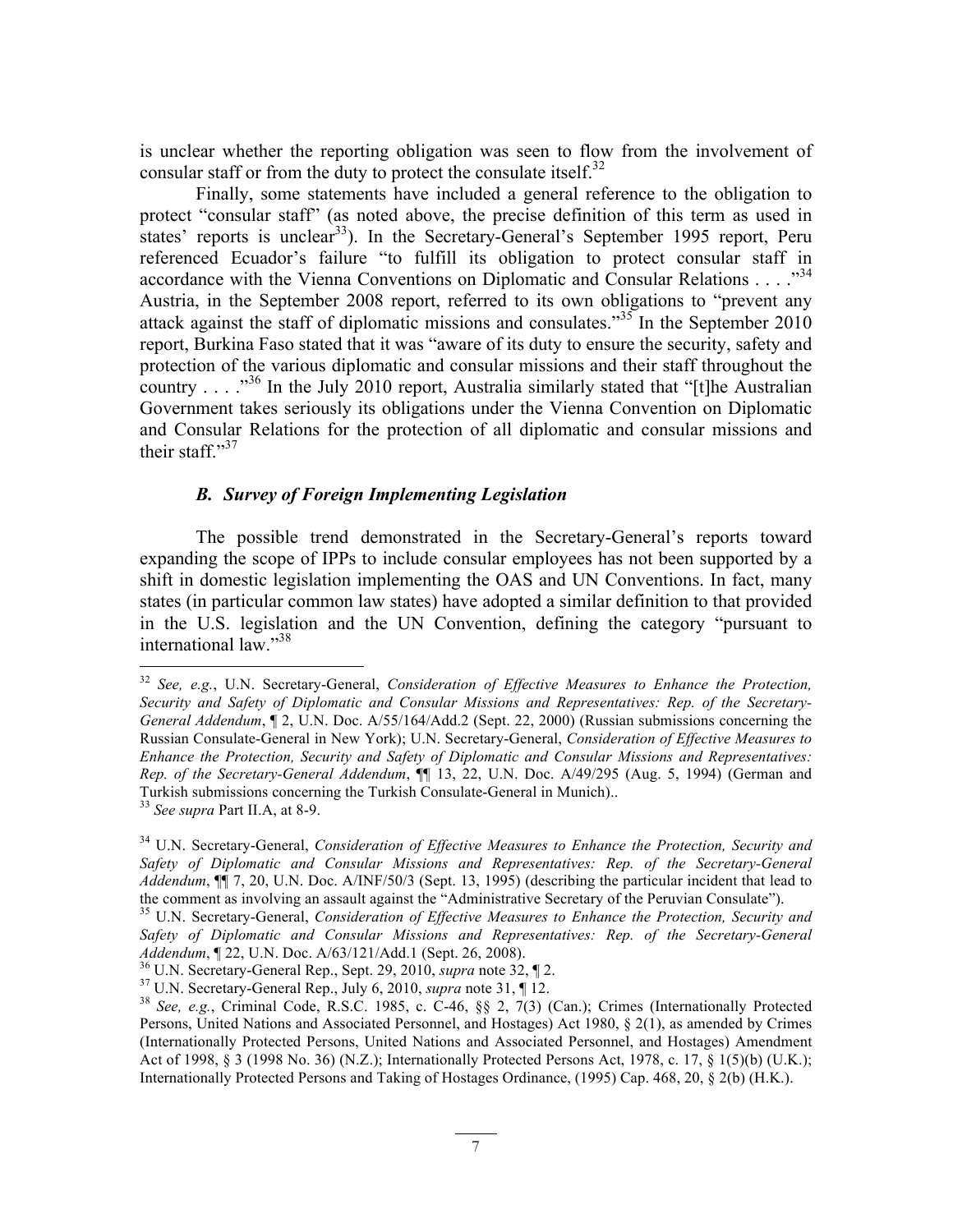Of all the states that referred to the protection of consular employees or staff in the Secretary-General's reports, the Australian implementing legislation presents the most interesting case. The Australian parliament changed the statutory definition of who constitutes an IPP in 1995. Prior to 1995, the statute did not define IPP, but instead provided that terms in the Act had the same meanings as those in the UN Convention.<sup>39</sup> The 1995 amendments added an "extended meaning of internationally protected persons," which included "a prescribed representative or official of [a foreign state]" and his or her family members.<sup>40</sup> From my review of Australian regulations, there is no public regulation in force "prescribing" which representatives or officials are included in this definition. Without this regulation, it is difficult to make a definitive conclusion as to whether the amendments expand the definition of IPPs. Intuitively, it seems the category of "representatives or officials" is not broader than that defined by consular officers.

Considering, briefly, the legislation implemented by the other states discussed above, there is not a clear trend toward inclusion of consular employees within the statutory definition of IPPs. For example, Sri Lanka relies on a similar formulation as the U.S. statute,  $41$  as does Norway.  $42$  Peru's criminal code does not include any reference to heads of state or any classes of protection as the first half of the U.S. provision does; rather, it mirrors the second half of the U.S. provision, which refers only to persons enjoying protection "pursuant to international law."<sup>43</sup> The Austrian Penal Code does not define the term.<sup>44</sup> Iran's legislation is vague on the issue, referring to offenses concerning "a foreign head of state or the diplomatic representative of a foreign country."<sup>45</sup> The Iranian provision does not refer to "internationally protected persons" or to consular representatives.<sup>46</sup> The Turkish legislation, likewise, does not provide any direct guidance on the issue, referring to offenses against the "temporary or permanent representatives of foreign countries in Turkey, or the foreign personnel with diplomatic immunity."<sup>47</sup> The

<sup>&</sup>lt;sup>39</sup> Crimes (Internationally Protected Persons) Act 1976 (Cth) as amended, taking into account amendments up to Act No. 196 of 1992, § 3(3) (Austl.); *R. v Donyadideh & Ors.*, 114 FLR 43, 46 (Austl.) ("Article 1 of the [UN Convention] defines the term 'internationally protected person'. It is not necessary to set out the definition here. There is no definition of the term in the body of the IPP Act.").

<sup>&</sup>lt;sup>40</sup> *Crimes (Internationally Protected Persons) Act 1976* (Cth), § 3A(2)(b), (e) (Austl.). The definition also provides protection to prescribed officials of "prescribed designated overseas missions." Id § 3A(2)(d).

<sup>&</sup>lt;sup>41</sup> See Prevention and Punishment of Crimes Against Internationally Protected Persons Act (Act No. 15/1991) § 10 (Sri Lanka). <sup>42</sup> *See* Lov om straff (straffeloven) (2011), § 144 (Norway) (referring to "et statsoverhode, en regjeringssjef,

en utenriksminister eller en annen internasjonalt beskyttet person," which translates to "a head of state, or

government, a foreign minister or other internationally protected person").<br><sup>43</sup> *See* Código Penal [CÓD. PEN.] [CRIMINAL CODE], art. 336 (Peru). Note that Article 335 also provides that it is an offence to "violate the im

<sup>&</sup>lt;sup>44</sup> STRAFGESETZBUCH [STGB] [PENAL CODE] BUNDESGESETZBLATT [BGBL] No. 23/1974, § 278d(1)(3) (Austria) (referring to the offense of providing financial support for an offence against "internationally protected persons," without defining the term).

See MAJMUAHI QAVANINI JAZAI [CODE OF CRIMINAL LAW] Tehran 1370 [1991], arts. 516-517, *translation available at* https://www.unodc.org/tldb/showDocument.do?documentUid=6418. <sup>46</sup> *See id.* <sup>47</sup> TÜRK CEZA KANUNU [TURKISH CRIMINAL CODE], arts. 340, 342, *translation available at*

https://www.unodc.org/tldb/showDocument.do?documentUid=7680.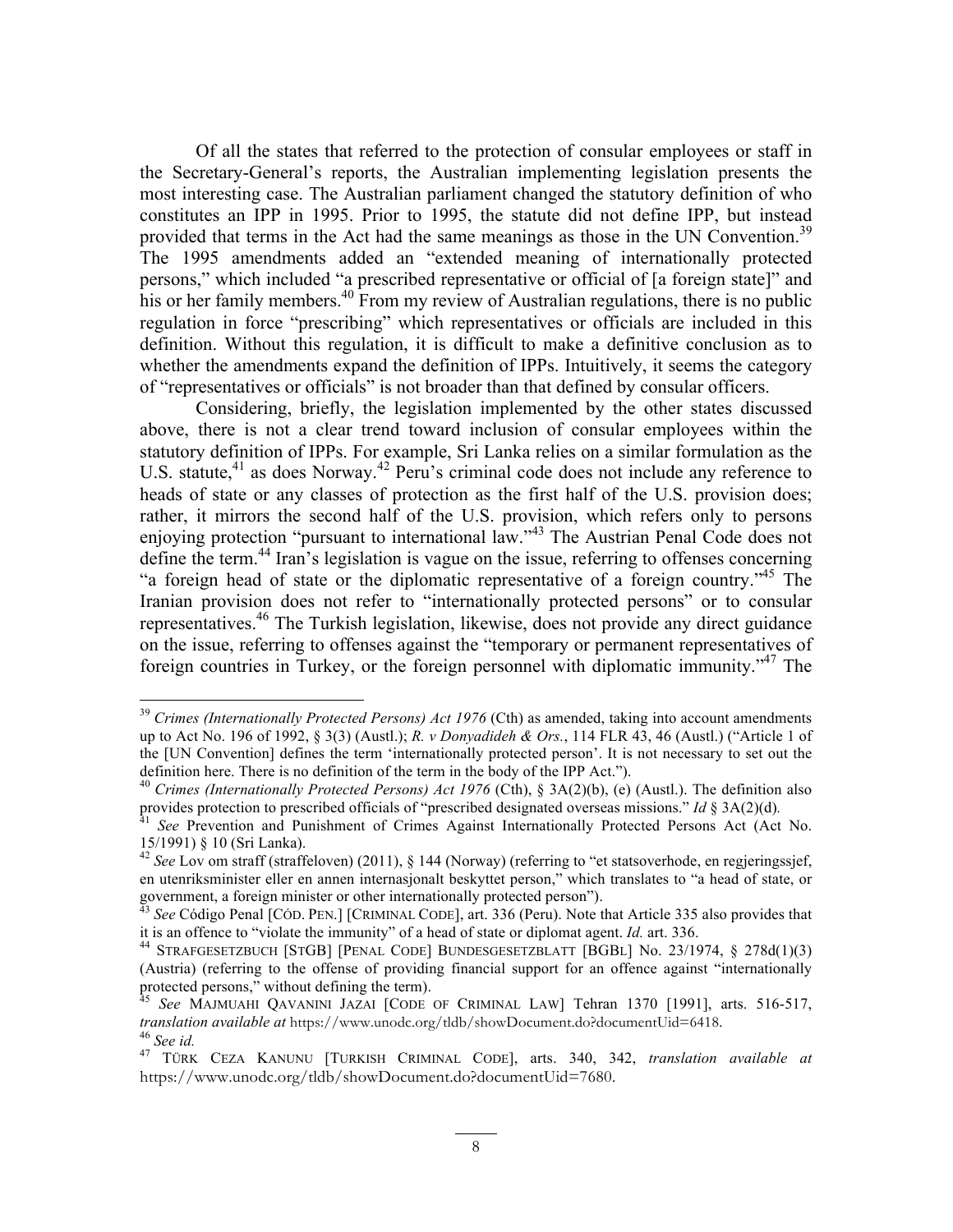explicit reference to protection for those with diplomatic immunity, and the lack of an equivalent reference to consular representatives at all, suggests that the provision excludes consular employees. Neither Mexico nor Burkina Faso has included provisions in their respective criminal codes dealing directly with the protection of internationally protected persons.<sup>48</sup> However, both these states are monist in their application of international law, $^{49}$  and therefore the UN Convention itself is directly applicable as domestic law  $50$ 

Ultimately, the implementing legislation reviewed above does not indicate that these states perceived consular employees to be included in the definition of IPPs. As the countries reviewed were those which reported incidents involving "consular staff" or employees to the Secretary-General, the lack of an expanded definition in their respective legislation supports the inference that the expanded definition in the reports was the result of imprecise reporting. Nevertheless, the legislation considered does not definitively foreclose the possibility of an expanded definition altogether (e.g., the legislation may not yet mirror the respective states' view of international law, or there may be other states who perceive consular employees to be IPPs).

### *C. Survey of Foreign and International Case Law*

A survey of foreign case law likewise failed to provide support for a trend toward including consular employees in the definition of IPPs. Most cases concerned the protection of diplomatic agents,<sup>51</sup> consular officers,<sup>52</sup> or diplomatic and consular

<sup>48</sup> *But see* Loi 043-96-ADP du 13 Novembre 1996 Portant Code Pénal, art. 177 (Burk. Faso) (criminalizing the offense of insult or threats against a head of state or diplomatic agent); Código Penal Federal [CPF] [Federal Criminal Code], as amended, Diario Oficial de la Federación [DO], art. 148, 14 de Agosto de 1931 (Mex.) (criminalizing the offense of "violating" the diplomatic immunity of a foreign sovereign or representative of a foreign country).

<sup>&</sup>lt;sup>49</sup> UNIDROIT, *Report of Ad Hoc Working Group on Legislative Techniques for the Implementation of the Preliminary Draft Convention on Harmonised Substantive Rules Regarding Intermediated Securities*, 3, UNIDROIT Study LXXVIII, Doc. 26 (2006) [hereinafter UNIDROIT Report] (citing Mexico as an example of a monist state); U.N. Office on Drugs & Crime, *A Review of the Legal Regime Against Terrorism in West and Central Africa*, 24 (2008) (quoting Article 151 of the Burkina Faso Constitution, which provides that "international treaties or agreements duly ratified have, from the date of their publication, a superior authority to that of national legislation, pending reciprocity"). <sup>50</sup> *See* Convención Sobre la Prevención y el Castigo de Delitos Contra Personas Internacionalmente

Protegidas, Inclusive los Agentes Diplomaticos, Diario Oficial de la Federación [DO], 10 de Junio de 1980 (Mex.) (announcing Mexico's ratification of the UN Convention in the Mexican gazettes); UNIDROIT Report, *supra* note 50, at 3.<br><sup>51</sup> *See, e.g.*, R. v Roche [2005] WASCA 4, ¶ 116 (Austl.) (noting the special protection afforded to

<sup>&</sup>quot;Members of the Embassy staff"); In re Al-Fawwaz, [2001] UKHL 69, [2002] 1 A.C. 556, ¶¶ 47, 53 (H.L.) (noting that, for crimes targeted at American diplomats and embassy staff, "[i]t is common ground that internationally protected persons were to be the victims of the conspiracy of which the appellants are accused"); R. v. Kevork, [1984] O.J. No. 929, ¶ 8 (Can. Ont. H.C.J.) (QL) (referring in dicta to the obligation to protect diplomats as internationally protected persons); Duff v R, (1979) 39 FLR 315, 356 (Austl.) (finding admissible the Attorney-General's statement that a foreign representative in Australia qualifies as a diplomatic representative and as an IPP, as does his wife).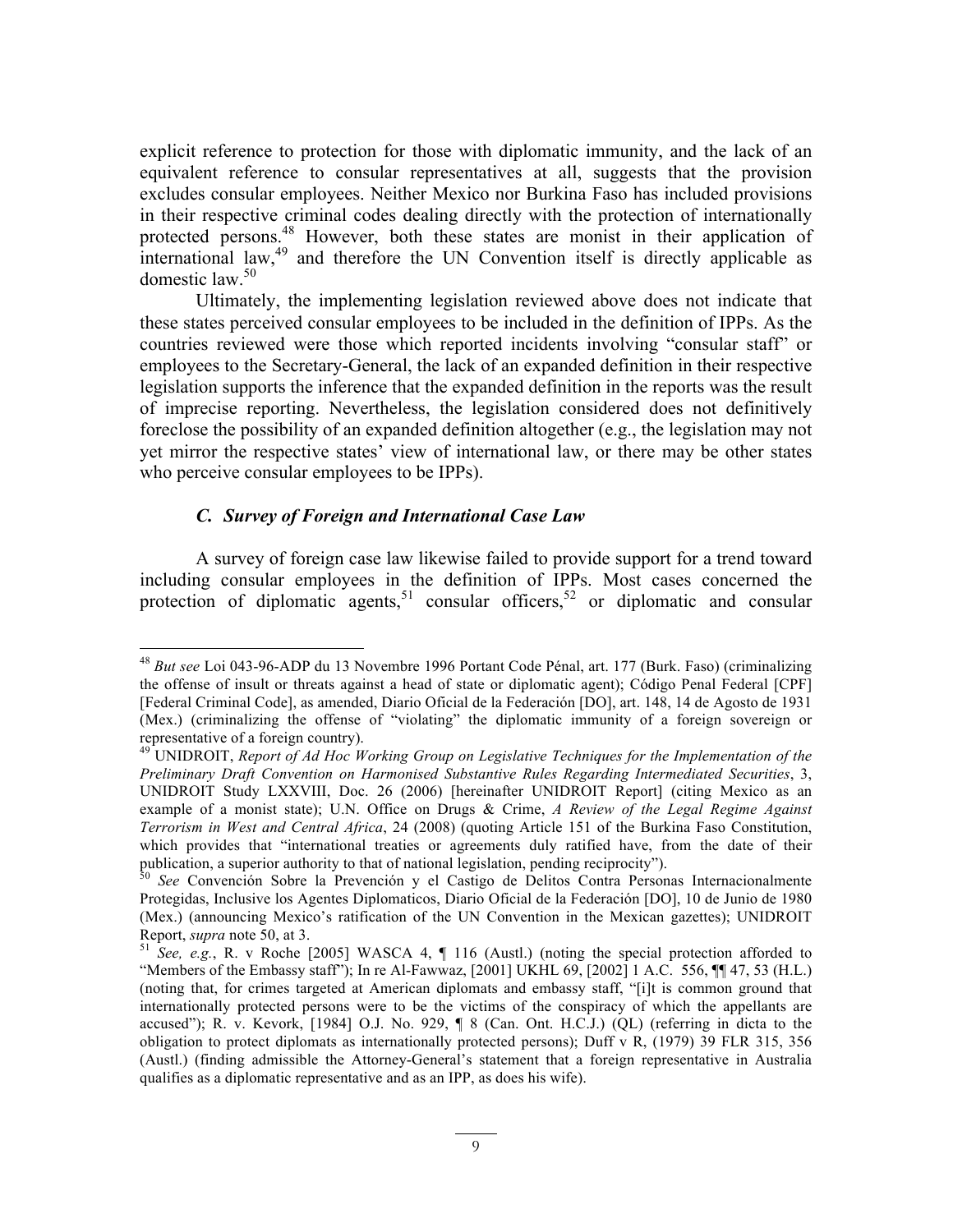premises. <sup>53</sup> However, two cases, *R. v. Cranham* and *United States Diplomatic and Consular Staff in Tehran*, are worth further review.

Once again, the lack of a judicial precedent does not foreclose the possibility of a broadening scope of the definition of IPPs, but there is no support for such a trend evident from an initial survey of foreign cases. It should be noted, however, that this case law review was not exhaustive, since there is no comprehensive database of foreign jurisprudence. $54$ 

### 1. *R. v. Cranham*

One decision of the Ontario Court of Justice, *R. v. Cranham*,<sup>55</sup> is worth mentioning. The decision was an oral sentencing judgment from the lowest level of the provincial court; the previous decision on the conviction is not reported and only the sentencing judgment is available. In a comment made in dicta, the judge observed that the Crown prosecutor's requested sentence was not unreasonable, "considering that this offence of [the accused] involved internationally protected persons, consular staff of the Russian embassy." <sup>56</sup> While this comment initially appears to assume that consular staff are IPPs, it is important to note that the consular staff in question worked at the Russian embassy. The Vienna Convention on Diplomatic Relations protects all diplomatic staff, whether they exercise consular functions or not.<sup>57</sup> Thus, the status of such individuals as IPPs necessarily flowed from their affiliation with the embassy, not from their status as consular staff.

### 2. *Iran Hostage Case*

A short section in the ICJ's decision on provisional measures in *Diplomatic and Consular Staff in Tehran* arguably supports the extension of IPP status to consular employees. However, a review of the specific facts of the decision indicates that the discussion was dicta and does not provide a basis for extending IPP status.

<sup>52</sup> *See, e.g.*, R. v. Maltby (1986), 17 O.A.C. 363, 363 (Can. Ont. C.A.) (concerning, *inter alia*, the offense of threatening to murder an IPP, who was the Vice Consul of the Bahamian High Commission in Ottawa); Canada (Minister of Public Safety and Emergency Preparedness) v. XXXXX XXXXX XXXXX, [2011] I.D.D. No. 16 (Can. Immigration and Refugee Bd.), ¶ 110 (observing that the Honorary Consul for Britain

would fit within the definition of an internationally protected person without any analysis on this point).<br><sup>53</sup> See, e.g., Roche, [2005] WASCA 4 (concerning a conspiracy to attack the Israeli embassy in Australia).<br><sup>54</sup> T WorldLii.org, AustLii.ed.au, and CanLii.org, as well as any case law database for the countries reviewed in the preceding section available on Country-by-Country Guide to Foreign Law Research, YALE LAW SCHOOL, http://library.law.yale.edu/research/guides/country-guide. Both the English term "internationally protected persons" and the term used in the relevant translation of the UN Convention, if available, were used in each search. If a translation of the UN Convention was not available in the relevant language, an informal translation of the term was used.<br><sup>55</sup> [2002] O.J. No. 5431 (Ont. C.J.) (QL).<br><sup>56</sup> *Id.* ¶ 1.<br><sup>57</sup> *See* ILC Report, *supra* note 10, at 314 (noting that even "members of the administrative and technical

staff of the [diplomatic] mission" are IPPs).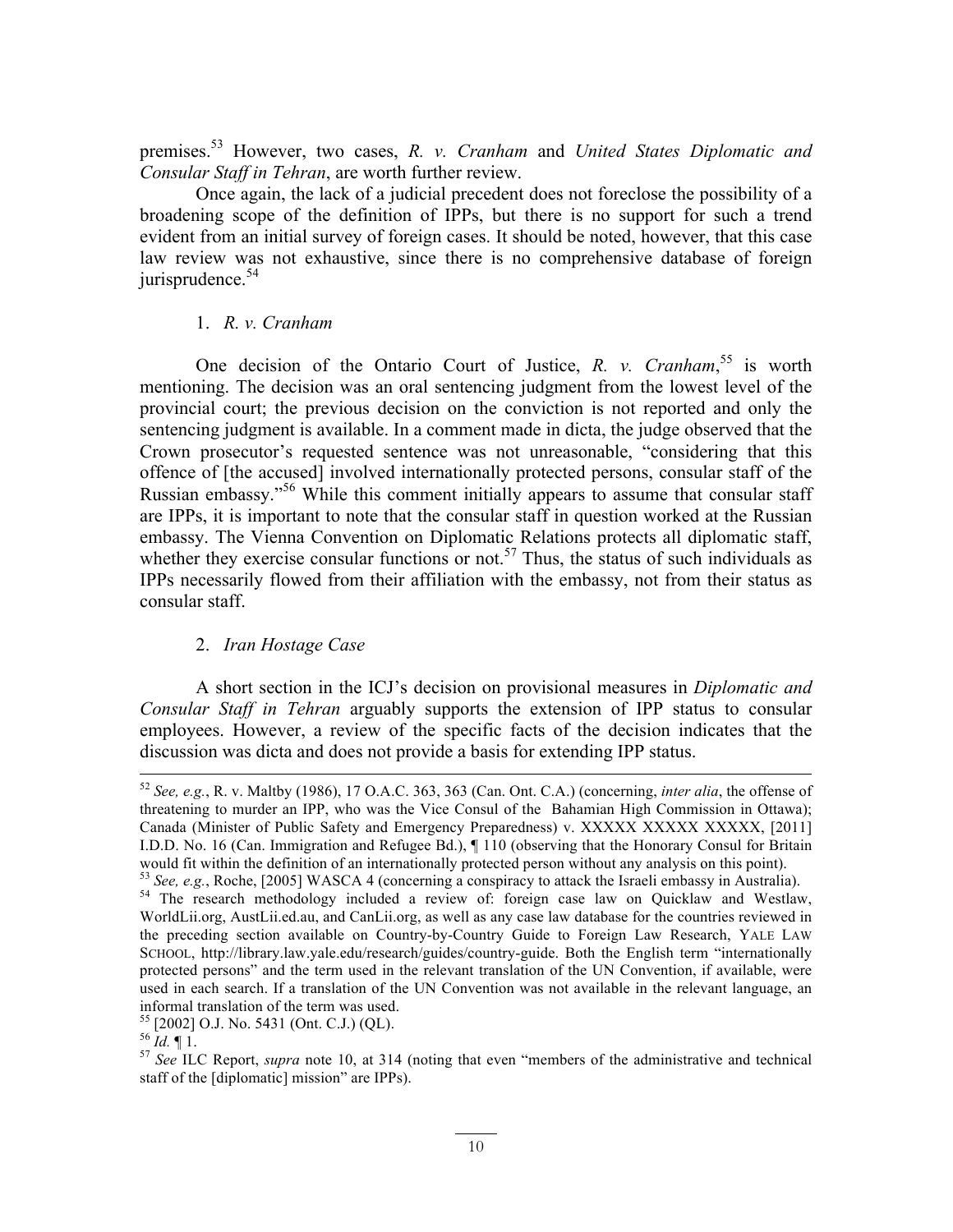Toward the end of its decision on provisional measures, the ICJ discusses the importance of diplomatic and consular relations and protection in sweeping terms:

> [T]he unimpeded conduct of consular relations, which have also been established between peoples since ancient times, is no less important [than diplomatic relations] in the context of present-day international law . . . . [T]he privileges and immunities of consular officers and *consular employees*, and the inviolability of consular premises and archives, are similarly principles deeprooted in international law . . . .<sup>58</sup>

Significantly, the court mentioned consular officers and employees individually, but did not distinguish between the degree of protection owed to each category. However, two observations indicate that this excerpt should not be relied upon for the premise that consular employees qualify as IPPs. First, the ICJ only referenced the privileges and immunities owed to such individuals. Privileges and immunities should not be conflated with protection.<sup>59</sup> While consular employees are guaranteed some degree of privileges and immunities under the Vienna Convention on Consular Relations, they are not guaranteed protection. Second, this comment by the ICJ was effectively dicta. As explained in the merits decision, all the consular representatives held hostage were members of the "Consular Section of the Mission," and thus were IPPs by virtue of their status as members of the diplomatic staff.<sup>60</sup> Therefore, I would caution against relying on this excerpt from the ICJ's decision to support any conclusion concerning the protection of consular employees.

### **III. Jurisdictional Nexus under 18 U.S.C. § 112**

Even if it can be established that a consular employee qualifies as an IPP, the incident would need to meet the jurisdictional nexus requirements of 18 U.S.C. § 112 to be prosecutable in a U.S. court. To support U.S. jurisdiction, the statute requires—in addition to the fact that the victim is an IPP—that either "(1) the victim is a

<sup>&</sup>lt;sup>58</sup> United States Diplomatic and Consular Staff in Tehran (U.S. v. Iran), Order, 1979 I.C.J. 7, **¶** 40 (Dec. 15)<br>(emphasis added).<br><sup>59</sup> See Arrest Warrist in California in Cases of Lecture of Lecture of Lecture of Lecture

<sup>&</sup>lt;sup>9</sup> See Arrest Warrant of 11 April 2000 (Dem. Rep. Congo v. Belg.), 2002 I.C.J. 3, 149 (Feb. 14) (van den Wyngaert, J., dissenting) ("The 1973 Convention is not about immunities from criminal proceedings in another State, but about the protection of the high foreign officials it enumerates when they are *victims* of certain acts of terrorism such as murder, kidnapping or other attacks on their person or liberty (Art. 2). It is not about procedural protections for these persons when they are themselves accused of being *perpetrators* of [crimes]."). In contrast to Judge van den Wyngaert, the majority found that a foreign minister was entitled to immunity from criminal prosecution; however, the majority did not rely on the existence of an obligation to protect such individuals from harm in coming to this conclusion. Thus, the majority's decision does not dispute Judge van de Wyngaert's assessment of the distinction between immunity and protection. <sup>60</sup> United States Diplomatic and Consular Staff in Tehran (U.S. v. Iran), Judgment, 1980 I.C.J. 3, *¶* 22 (May

<sup>24).</sup> While attacks on other consulates were referenced in the decision, the hostages were all members of the embassy.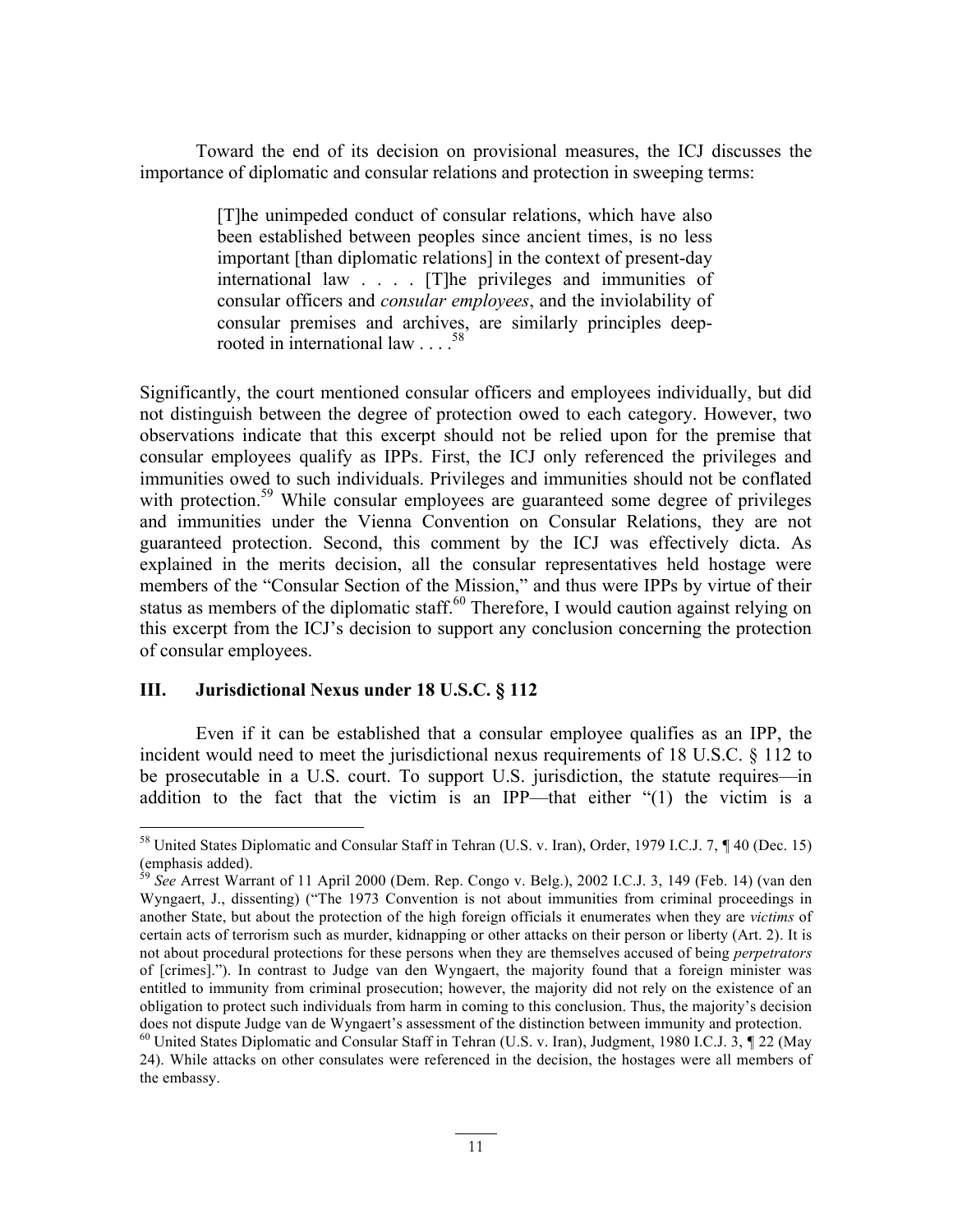representative, officer, employee, or agent of the United States, (2) an offender is a national of the United States, or (3) an offender is afterwards found in the United States."<sup>61</sup> For an incident concerning only the child of a consular employee, one of the other two factors would need to be met.

### **IV. Policy Considerations and Recent Events**

While existing legislation and case law do not support the conclusion that consular employees qualify as IPPs, they do not foreclose such a conclusion either. In light of this uncertainty in the law, there may be policy considerations—accentuated by recent incidents at U.S. embassies and consulates around the world—that support the expansion of the class of IPPs. From preliminary news accounts, the recent attacks on the embassies and consulates of the United States and western European countries have been fairly indiscriminate, targeting employees alongside officers.<sup>62</sup> After the incident, the UN Security Council recently reminded states of the obligation to "protect diplomatic and consular property and personnel." <sup>63</sup> In doing so, the Security Council did not distinguish between the various classes of personnel employed in diplomatic and consular roles.

Nevertheless, if the United States opted to support a definition of the term that included consular employees, this would require ensuring protection of consular employees on U.S. territory without any *guarantee* that reciprocal obligations would be observed elsewhere. Moreover, the decision to expand protection to consular employees raises additional challenges, as many holding such positions are nationals of the state where the consulate is located, rather than nationals of the consular state. Thus, at least for those consular employees, it is not immediately clear whether the logic requiring the protection of foreign consular officers, for instance, applies. However, on balance, it seems that the significance of the policy concerns in favor of extending protection to consular employees outweighs at least these initial considerations against extending protection.

<sup>&</sup>lt;sup>61</sup> 18 U.S.C. § 112(e).<br><sup>62</sup> *See Ban, Security Council Condemn 'in Strongest Terms' Attack on US Consulate in Libya, UN NEWS* CENTRE, Sept. 12, 2012, *available at* http://www.un.org/apps/news/story.asp?NewsID=42867&Cr=libya&Cr1=#.UFgYLI2GqSp (observing that local consular employees were killed along with American diplomats).<br><sup>63</sup> Press Release, Security Council, Security Council Press Statement on Attacks Against Diplomatic

Premises, U.N. Press Release SC/10764 (Sept. 14, 2012).